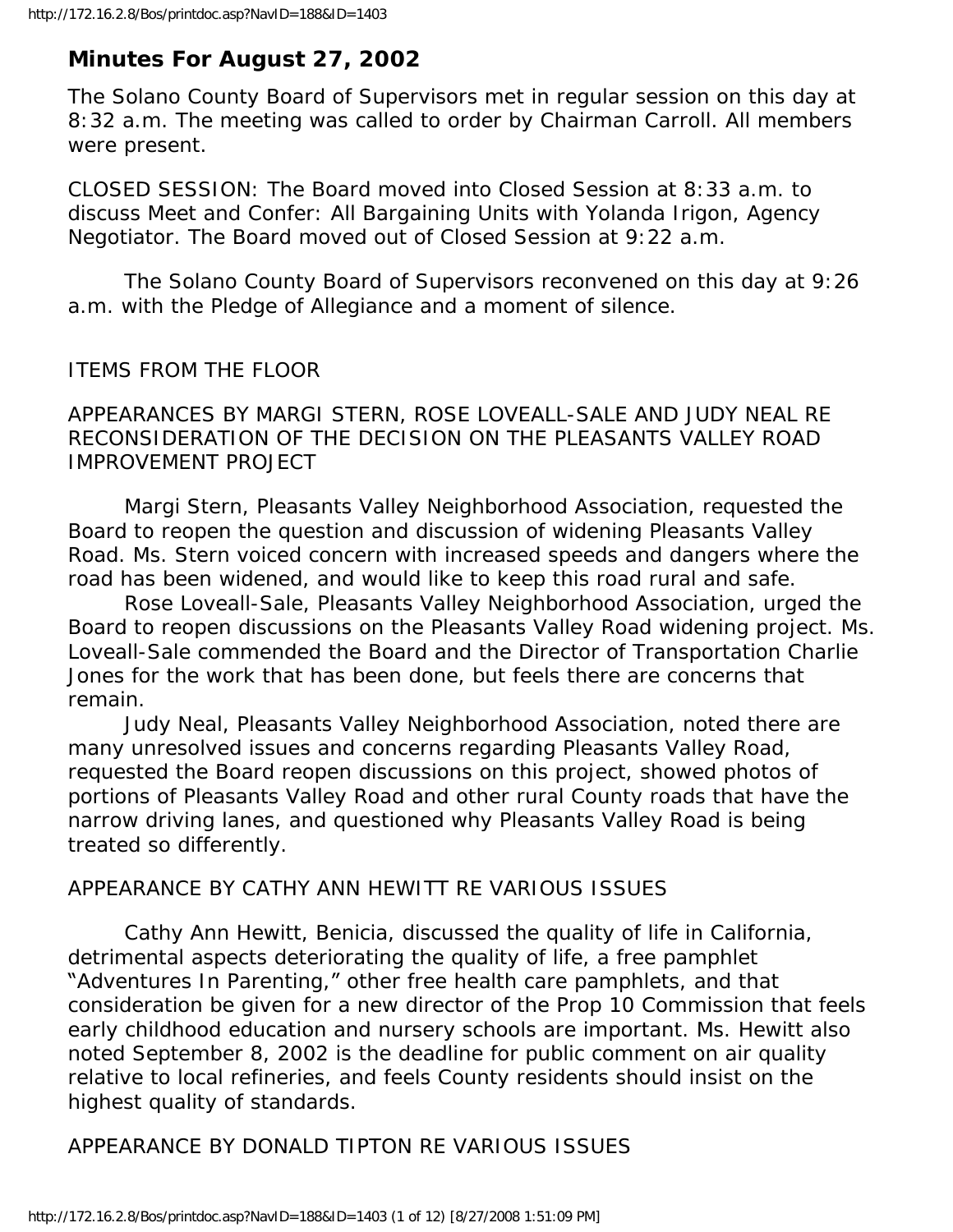Donald Tipton, Vallejo, voiced his concerns regarding the Board of Supervisors \$5,000 discretionary fund account, as noted in the Grand Jury Report, noted options on how the funds could have been spent, feels this fund should be fully audited and closed. Mr. Tipton voiced concern with a survey on the lighting districts not being done, with the LNG Plant proposal on Mare Island, and with the Closed Session descriptions.

APPEARANCE BY DONNA NETH RE RECONSIDERATION OF THE DECISION ON THE PLEASANTS VALLEY ROAD IMPROVEMENT PROJECT

 Donna Neth, Pleasants Valley Neighborhood Association, voiced concern with high speeds on Pleasants Valley Road, with the proposed widening of the road, with drainage problems that will worsen if the road is widened, and requested the road not be widened.

### STATE FAIR AWARDS FOR COUNTY EXHIBIT

 Chairman Carroll discussed the gold ribbon and four blue award ribbons that were received for the Solano County Exhibit at the State Fair. County Administrator Michael Johnson showed a brief video of the exhibit, and recognized the exhibit builder volunteers Bob Meador, John Vasquez, Chuck Pratt, and the numerous other volunteers.

PLEASANTS VALLEY ROAD IMPROVEMENT PROJECT DECISION TO BE SCHEDULED FOR POSSIBLE RECONSIDERATION ON OCTOBER 1, 2002

On motion of Supervisor Thomson and seconded by Chairman Carroll, the Board acted to direct staff to bring back the issue of Pleasants Valley Road for Board determination of reconsideration of the Board action. So ordered by a vote of 5-0.

#### APPROVAL OF AGENDA

On motion of Supervisor Silva and seconded by Supervisor Kondylis, the Board acted to approve the submitted Agenda, incorporated herein by reference. So ordered by a vote of 4-0; Chairman Carroll excused.

NOTE: The following items were removed from the Agenda later in the meeting due to time constraints and rescheduled for the September 3, 2002 Board Meeting.

(Item 24A) Consider recommendations outlined in the staff report regarding reauthorization of the Temporary Assistance for Needy Families (TANF) Program, removed from the Agenda.

(Item 24B) Receive a report regarding Health and Social Services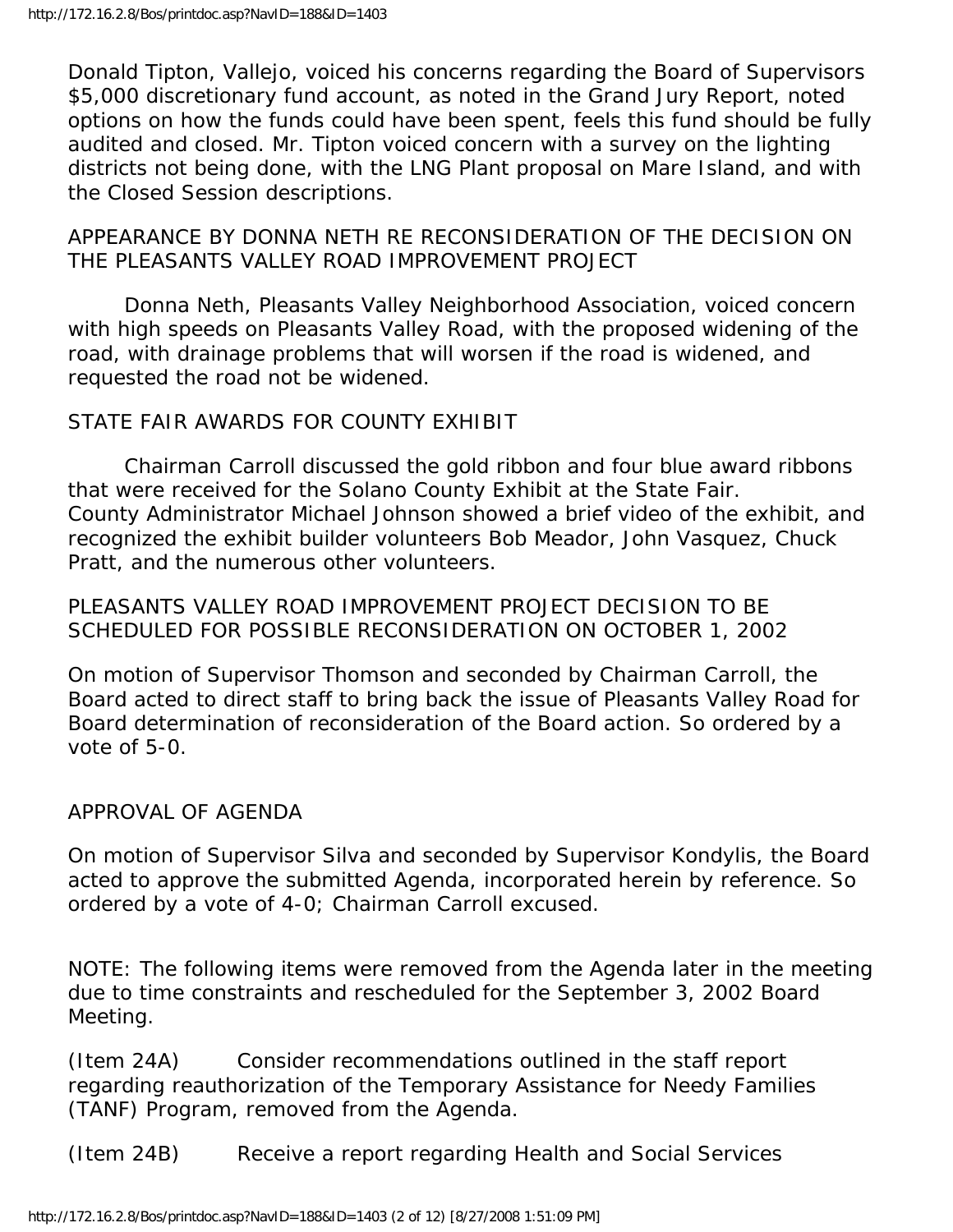Substance Abuse Programs and revenue for FY2001/02 and FY2002/03; consider departmental recommendation to fill services gaps in treatment services as identified through the Substance Abuse Redesign Project, removed from the Agenda.

(Item 26 D) Approve the bylaws for the Public Authority Advisory Committee, removed from the Agenda.

## CONSENT CALENDAR

On motion of Supervisor Silva and seconded by Supervisor Thomson, the Board acted to approve the following Consent Calendar items by a vote of 4-0; Chairman Carroll excused.

(Item 13) AGREEMENT RENEWAL WITH SUNGARD BI-TECH INCORPORATED RE INTEGRATED FUND ACCOUNTING SYSTEM (IFAS) MAINTENANCE, as outlined in the Agenda Submittal from the Chief Information Officer dated August 27, 2002, incorporated herein by reference, approved and Auditor-Controller authorized to execute all future SunGard Bi-Tech support agreements.

(Item 14) RESOLUTION NO. 2002-167 SETTING THE RATES OF AND LEVYING COUNTY AND DISTRICT TAXES FOR THE 2002-2003 FISCAL YEAR, adopted. (see Resolution Book)

(Item 15) REQUEST FOR PROPOSALS RE CONSTRUCTION AND OPERATION OF ELECTRONIC SIGN AT THE SOLANO COUNTY FAIRGROUNDS, as outlined in the Agenda Submittal from the Solano County Fair dated August 27, 2002, incorporated herein by reference, approved.

(Item 16) APPROPRIATION TRANSFER IN THE AMOUNT OF \$15,433 FROM ASSET FORFEITURE FUND CONTINGENCIES RE PURCHASE OF LAW ENFORCEMENT PROTECTION EQUIPMENT , as outlined in the Agenda Submittal from the District Attorney dated August 27, 2002, incorporated herein by reference, approved.

(Item 17) AGREEMENT WITH PRINTING NETWORKING MAILING INFORMATION TECHNOLOGY RE BULK MAILING SERVICES, as outlined in the Agenda Submittal from the Department of Child Support Services dated August 27, 2002, incorporated herein by reference, approved and Chairman authorized to sign said contract on behalf of Solano County.

# ORDERS

(Item 19) APPOINTMENTS TO THE CITIZENS OVERSIGHT COMMITTEE FOR THE SOLANO COUNTY TRANSPORTATION SALES TAX EXPENDITURE PLAN, CONTINUED TO SEPTEMBER 10, 2002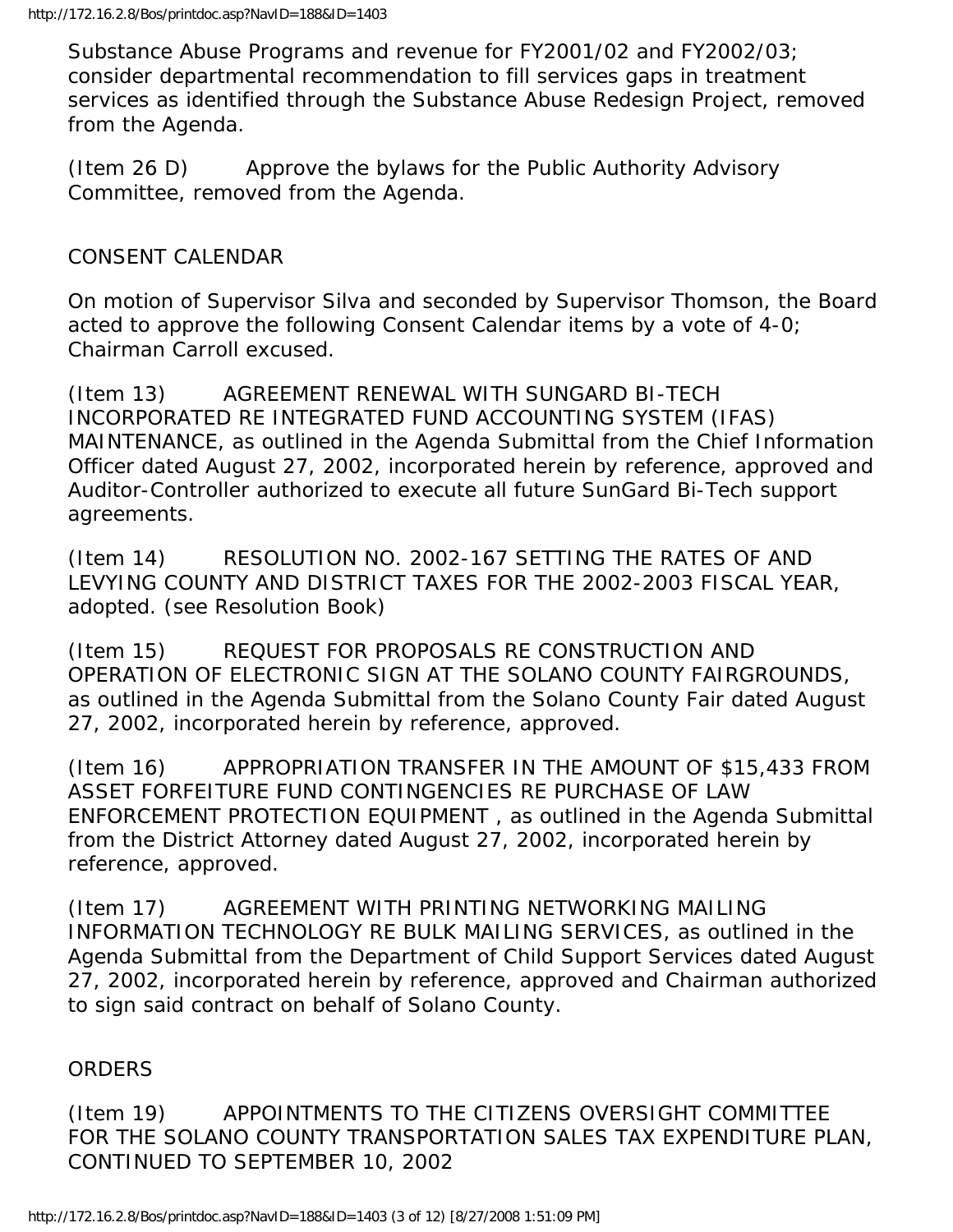The Board was provided with an Agenda Submittal from the County Administrator Michael Johnson dated August 27, 2002, incorporated herein by reference, regarding a request from the Solano Transportation Improvement Authority to appoint two Solano County residents to serve on the Citizens Oversight Committee for the Solano County Transportation Sales Tax Expenditure Plan.

Responding to questions posed by Supervisor Kromm regarding the areas to be represented by these people, Supervisor Silva discussed the responsibilities of the Citizens Oversight Board and noted these positions are for representation of the unincorporated area of the County.

There was a brief discussion regarding ways to recruit interested applicants for this committee.

 The Board directed staff to issue a press release requesting any interested parties to contact the Clerk of the Board for an application. Further consideration of the applications will be conducted on September 10, 2002.

(Item 20) BOARD ENDORSES PROPOSED INTERIM MODEL REGARDING CHIEF PROBATION OFFICERS BY CALIFORNIA STATE ASSOCIATION OF COUNTIES (CSAC) ADMINISTRATION OF JUSTICE POLICY COMMITTEE

County Administrator Michael Johnson reviewed the information contained in the Agenda Submittal from his office dated August 27, 2002, incorporated herein by reference, regarding the development of an interim model relative to a chief probation officer. Mr. Johnson highlighted a brief background, the relationship between the County, the Probation Department and the Courts, the model including the appointment, evaluation, removal of, and the share of liability.

Supervisor Silva discussed the success of the model, which has been used in Solano County, and agrees with the County having some say in the responsibility of this position.

Supervisor Kromm noted sitting on a Statewide Board of Corrections Workforce Committee that included several Chief Probation Officers that broadly agreed with the model, and suggested endorsement of the model.

 On motion of Supervisor Kromm and seconded by Supervisor Thomson, the Board acted to support the Probation Services Task Force recommendation. So ordered by a vote of 5-0.

(Item 21) PRESENTATION ON THE NEW SOLANO COUNTY WEB SITE, CONTINUED TO A FUTURE MEETING

The Board was provided with an Agenda Submittal from the Chief Information Officer dated August 27, 2002, incorporated herein by reference, regarding the new County Web Site.

Chief Information Officer Ken Phillips began a brief overview, technical difficulties were encountered, and County Administrator Michael Johnson suggested rescheduling the matter.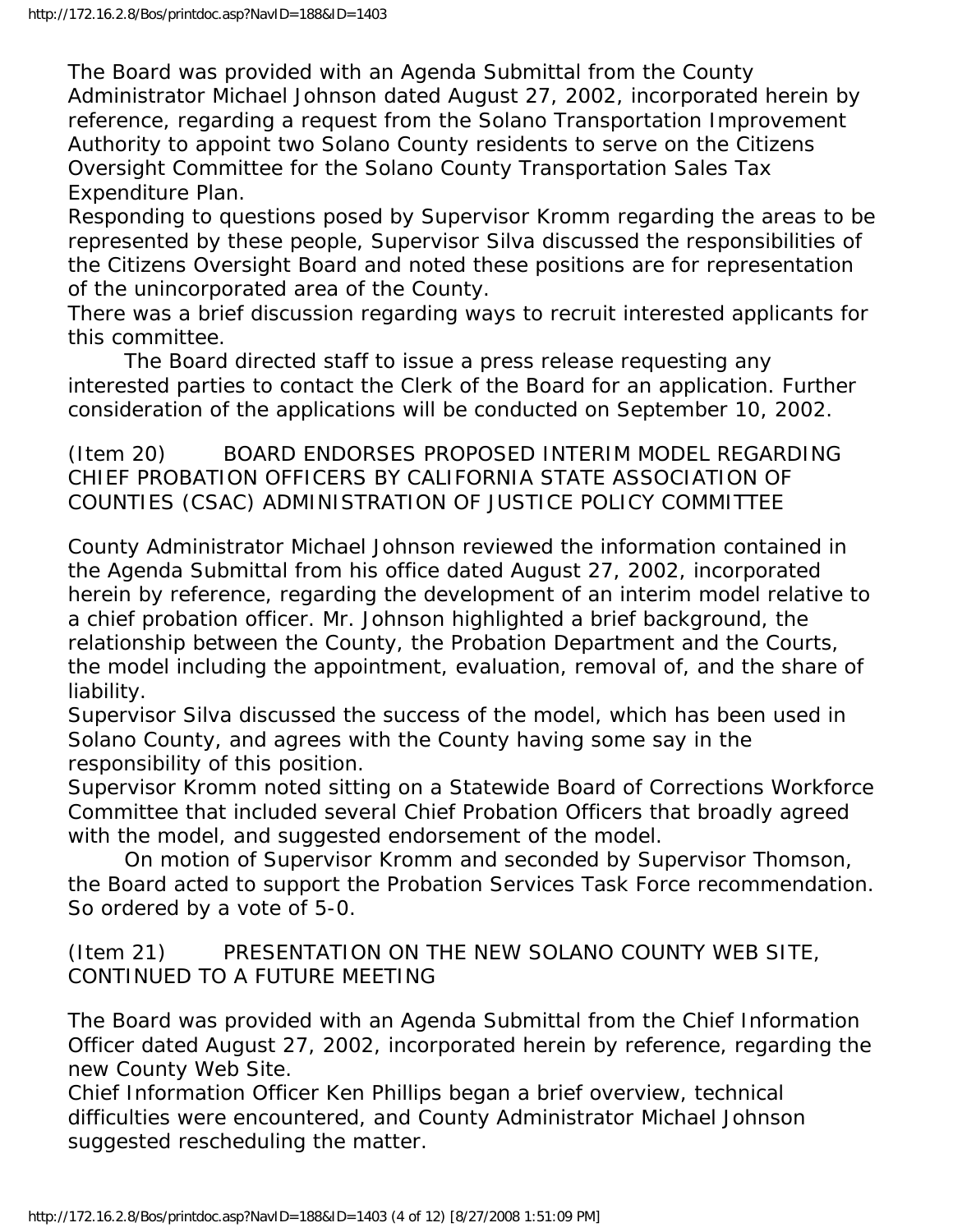http://172.16.2.8/Bos/printdoc.asp?NavID=188&ID=1403

#### (Item 22) AUDIT REPORT OF THE INMATE WELFARE FUND, ACCEPTED

Tess Lapira, Internal Audit Manager of the Auditor-Controllers Office reviewed the information contained in the Agenda Submittal from her office dated August 27, 2002, incorporated herein by reference, regarding the internal audit report of the Inmate Welfare Fund for fiscal year ended June 30, 2001. Responding to questions posed by Supervisor Kromm regarding the purpose of this fund, and reportable conditions, Sheriff Gary Stanton noted the money in the fund could only be used to benefit the inmates and that staff is addressing the reportable conditions.

Mike Medvedoff, Sheriff's Office, noted one of the basic remedies was to update the departmental policies and procedures, that have been approved and adopted, and the findings are being addressed through the updated policies and procedures.

 On motion of Supervisor Kromm and seconded by Supervisor Kondylis, the Board acted to accept the audit report of the Inmate Welfare Fund. So ordered by a vote of 5-0.

(Item 23A) PRESENTATION ON TOUCHSCREEN VOTING SYSTEMS BY LOU DEDIER, DIRECTOR OF VOTING SYSTEMS, CALIFORNIA SECRETARY OF STATE'S OFFICE, RECEIVED

The Board was provided with an Agenda Submittal from the Registrar of Voters dated August 27, 2002, incorporated herein by reference, regarding receiving a presentation on the Touchscreen Voting Systems.

Lou Dedier, Director of Voting Systems in the California Secretary of State's Office, gave a brief overview of the trouchscreen system certification, the Secretary of States roll in the certification process. Mr. Dedier noted California is the hardest state for a voting system to be certified in, acceptance testing by the State after installation, if a vendor fails the acceptance testing they run the risk of decertification in the State, there are currently 6 certified vendors in the State, and basic differences in the system is the front end software. The systems are secure and many benefits were noted.

Responding to questions posed by Supervisor Silva regarding the qualified vendors that bid, Mr. Dedier reviewed the list of vendors and noted the certification for Avante International Technology is pending, the certification for Voting Technologies International is on hold, and the remaining vendors are fully certified. The 2 vendors in question should be certified in October. Responding to questions posed by Supervisor Kromm regarding the status of other counties that are in the process, and distribution of funding, Mr. Dedier noted many counties are at about the same point, Riverside and Plumas Counties have completed implementation. The counties are moving very quickly to take advantage of the Prop 41 money. Applications for funding will be reviewed on September 16th, the county must choose a certified vendor when the money is given, and the county must select a vendor they are comfortable with.

There was a brief discussion on the allocation formula, submitting and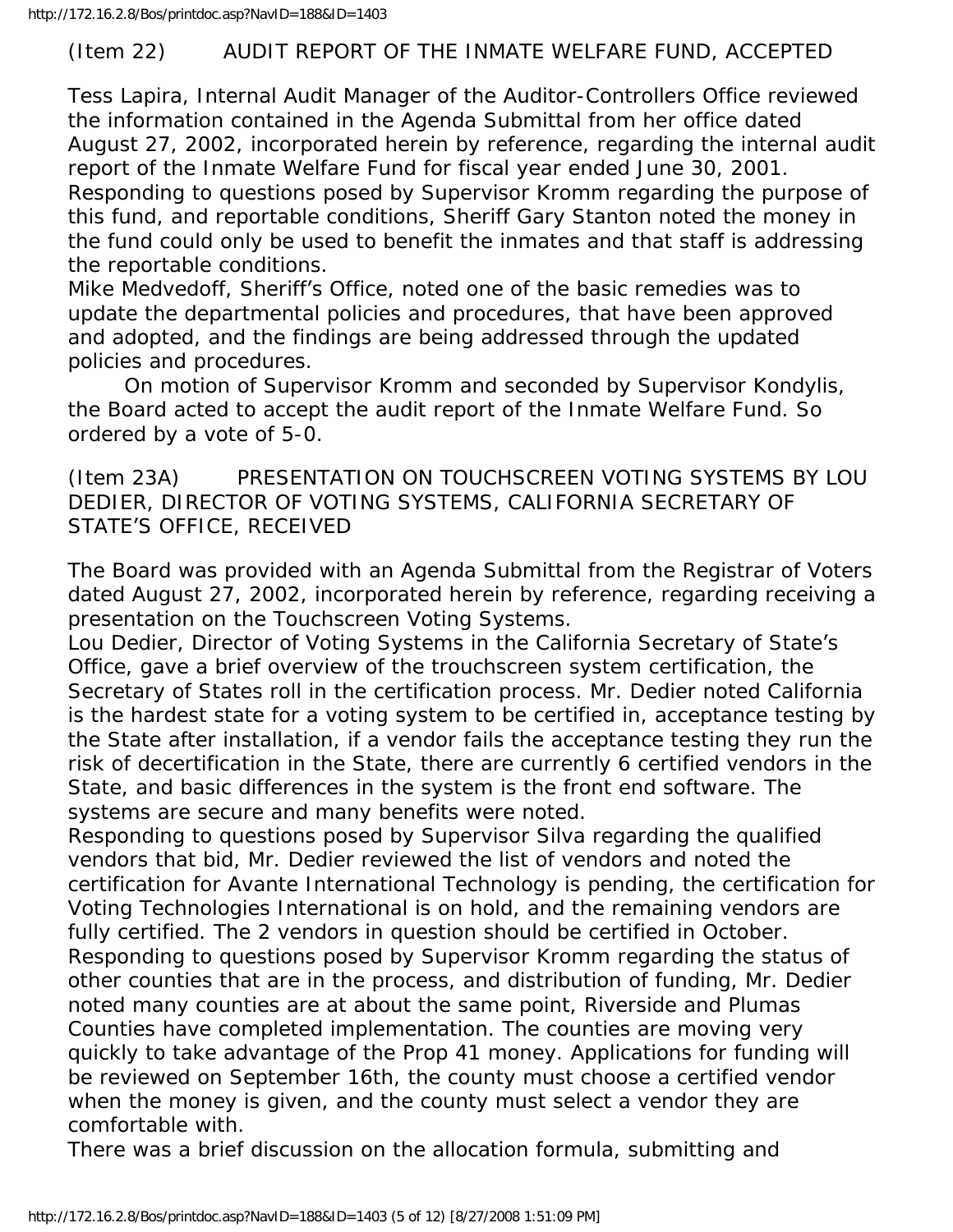resubmitting of applications.

(Item 23B) REPORT ON THE REQUEST FOR PROPOSALS RE REPLACEMENT VOTING SYSTEM, RECEIVED

REGISTRAR OF VOTERS AUTHORIZED TO ENTER INTO CONTRACT NEGOTIATIONS WITH DIEBOLD ELECTION SYSTEMS RE REPLACEMENT OF COUNTY VOTING SYSTEM, SUBJECT OF FINAL APPROVAL BY THE BOARD

RESOLUTION NO. 2002-168 APPROVING THE APPLICATION FOR FUNDS UNDER THE VOTING MODERNIZATION BOND ACT OF 2002 SOLANO COUNTY REGISTRAR OF VOTERS PURCHASE OF DRE VOTING SYSTEM, ADOPTED

The Board was provided with an Agenda Submittal from the Registrar of Voters dated August 27, 2002, incorporated herein by reference, regarding receiving a presentation on the Touchscreen Voting Systems.

Registrar of Voters Laura Winslow gave a brief history of the process used for the selection of the vendor, and noted the importance of moving forward in the selection process.

Deborah Sieller, Diebold Election Systems, provided the Board with a handout outlining the company, services, and products, incorporated herein by reference. Ms. Sieller reviewed a brief history of the company, international elections using Diebold equipment, the company having 14 accounts in California, the stringent requirements in California, elections done in Orange and Alameda Counties with Diebold equipment, successful interface with Dims voter files with the Diebold software, and discussed the optical scan system that accompanies the Touchscreen Voting System. A brief demonstration of the equipment was given outlining the advantages to electronic voting with this system. Ms. Sieller noted that Diebold was the first vendor to be certified in the State.

Responding to questions by Supervisor Silva regarding tabulating votes, with poll worker reconciliation, and where the equipment is made and assembled, Ms. Sieller outlined several ways tabulating would be done electronically, with final tabulation either being taken to the Registrar's office or it can be transmitted over phone lines, reconciliation is by the touchscreen machine that counts the ballots and the number of votes cast. The Diebold equipment is manufactured in house in the United States.

Responding to questions posed by Supervisor Kondylis regarding absentee ballots, Ms. Sieller noted absentees could be handled several ways, with alternatives such as early voting or with use of an optical scan paper ballot. Responding to questions posed by Supervisor Kromm regarding the evaluation team, Ms. Winslow noted the evaluation team consisted of herself, 2 of her staff, Management Analyst Charlene Ping from the County Administrator's Office, Carolyn Petersen from ACS, and Susan Harms from Information Services. Ms. Winslow outlined the rating process, and discussed remote reporting, multiple ballot types on each unit.

Supervisor Silva noted the importance of this decision, voiced concern with the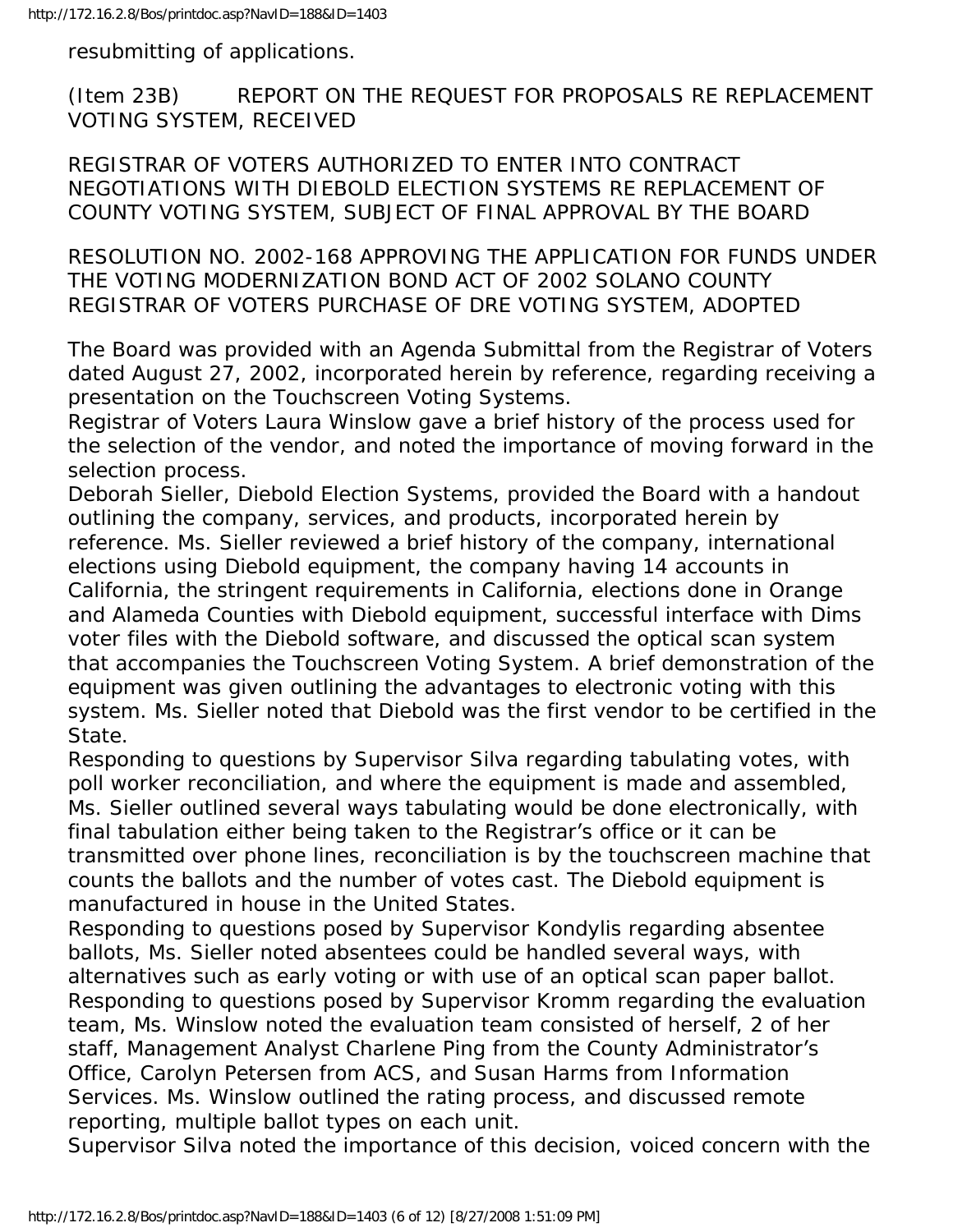use of the equipment by people that are not familiar with computers, the Board not viewing the other vendors equipment, cost comparisons of several of the vendors, and is not comfortable with moving forward at this time. Ms. Winslow noted detail of the proposal review, the top two vendors clearly rated over and above the other vendors, either vendor is acceptable, the recommendation for Diebold was due to the cost that was \$900,000 less. Ms. Winslow outlined the extensive voter education process that is planned. Responding to questions posed by Supervisor Silva regarding which of the top 4 vendors are doing business in California, Ms. Winslow noted that of the top 4 Unilect is not doing touchscreen business in California.

 Responding to questions posed by Supervisor Thomson regarding rating differences between Diebold and Sequoia, Ms. Winslow discussed the differences regarding reading of absentee ballots, printing of ballots, and the changes that Diebold has made since the initial presentation of their system. Supervisor Kromm noted comfortable familiarity with the touchscreen technology, glad to see how the raters were put together, and voiced concern that if decisions are delayed there is the possibility that Diebold may not be able to handle our business.

 Supervisor Silva feels Diebold should be able to keep up with the demand, and would like to see the equipment of the top three or four for comparisons.

 Ms. Winslow noted demonstrations can be setup for the Board, and noted how critical it is for the vendor of choice to be able to fully interface with our current registration system. Ms. Winslow feels the top two vendors could meet the County needs, but has grave reservations with the ability of some of the other companies to interface with our current voter registration system.

 Donald Tipton, Vallejo, thought there would be a hands on demonstration of all the voting machines, and questioned regarding comparing the two systems relative to the time it takes to vote, of the setup and pick up costs of the equipment at polling places, ensure people in the polling place are able to vote at closing, for a trial run at no cost, with privacy in the voting booth, with the total costs, cost of maintenance and programming, and ensure that this is a fixed system that can not be tampered with.

 Responding to questions posed by Mr. Tipton, Ms. Winslow clarified costs of the proposals, internal costs, and other adjustments for the final system. Addressing privacy Ms. Winslow noted the voting screen is adjustable and should be flat at the polling place, and that other voters are not allowed to stand directly behind the person in the voting booth.

 Responding to questions posed by Supervisor Silva regarding contractual requirements, and when the payment would be due, Ms. Winslow noted the need to have the contract finalized by the end of December, and that the payment schedule will be negotiated as part of the contract.

 Supervisor Kromm agrees that withholding a large portion of payment until we are sure the system works, and payment terms should be tied to "does it work", Ms. Winslow noted there will be an election in 2003, and plans to use the system for that election, and that financing can be spread over two fiscal years.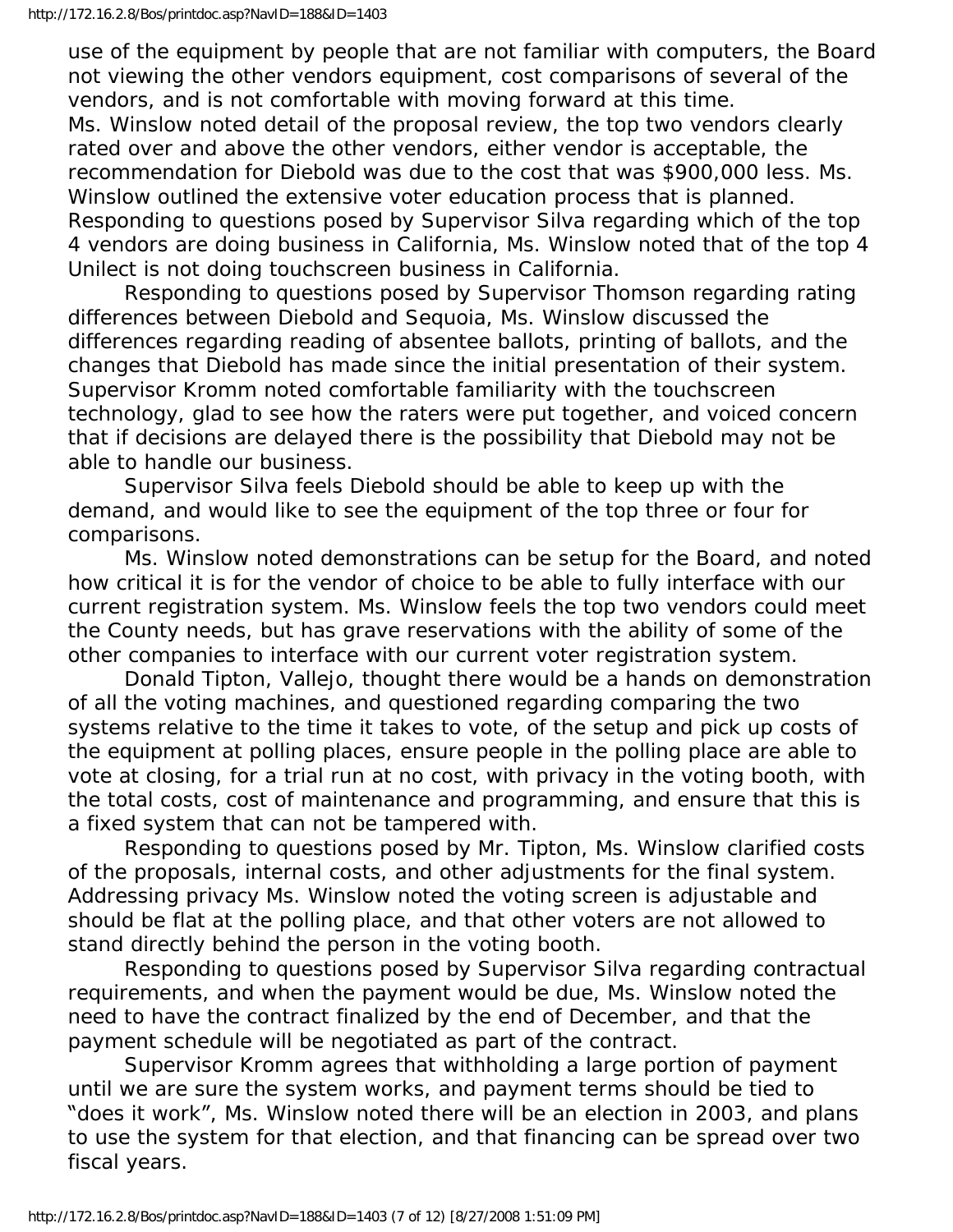Responding to concerns voiced by Supervisor Silva regarding no contract being available for review, and more information on the points to be negotiated, County Counsel Dennis Bunting noted the Board will have final approval of any contract that is negotiated for a new voting system, and discussed how extensive this type of contract will be.

 Ms. Winslow requested approval to move into contract negotiations with the vendor, then to come back to the Board with the final contract.

 Supervisor Kromm agreed with moving forward, but holding back the Appropriation Transfer until some review is done.

 Supervisor Silva suggested periodic information through a memorandum on the status of the negotiations and the points being considered.

 County Administrator Michael Johnson noted the County does want to ensure that we have the full funds available to back the contract, which can be delayed until the final contract is approved. Mr. Johnson suggested approving the selection of Diebold subject to successful negotiations of a contract, then a subsequent appropriation by the Board.

 On motion of Supervisor Kromm and seconded by Supervisor Kondylis, the Board acted to select Diebold Election Systems to replace the County Voting System, to authorize the Registrar of Voters to enter into contract negotiations with Diebold subject to Board approval, and to adopt Resolution No. 2002-168 Approving the Application for Funds Under the Voting Modernization Bond Act of 2002, Solano County Registrar of Voters Purchase of DRE Voting System. So ordered by a vote of 5-0.

(Item 25) WORKFORCE INVESTMENT ACT STRATEGIC FIVE YEAR PLAN – THIRD YEAR LOCAL PLAN MODIFICATION, APPROVED

The Board was provided with an Agenda Submittal from Robert Bloom, Workforce Investment Board, dated August 27, 2002, incorporated herein by reference, regarding the Third Year Modification to the Workforce Investment Act Strategic Five Year Plan.

 On motion of Supervisor Kondylis and seconded by Supervisor Silva the Board acted to adopt the modification. So ordered by a vote of 5-0.

(Item 27) REPORT REGARDING SOLANO COUNTY'S LOCAL BIOSOLIDS PROGRAM, RECEIVED

LANGUAGE TO INSTITUTE A MORATORIUM ON THE SPREADING CLASS "B" BIOSOLIDS TO BE BROUGHT BACK

 Dennis Kalson, Department of Environmental Management, reviewed the information contained in the Agenda Submittal from his department dated August 27, 2002, incorporated herein by reference. Mr. Kalson also reviewed a visual presentation, a hard copy is incorporated herein by reference, outlining the biosolids program in the County.

 Supervisor Kromm noted most Central Valley, San Joaquin Valley, and Salinas Valley counties banned dumping Class "B" biosolids, and Mr. Kalson responded noting reasons including the bad image associated with Class "B"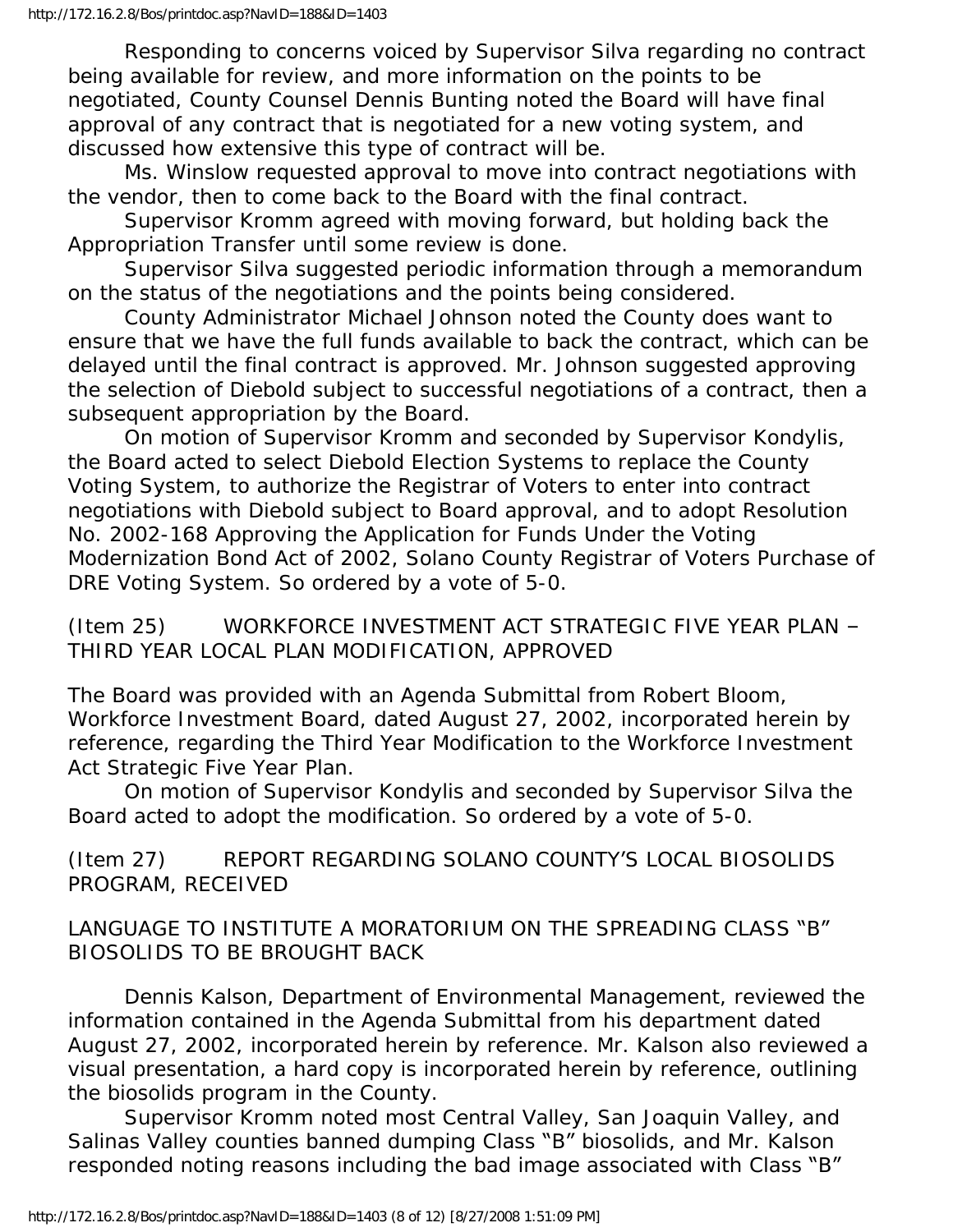waste.

 Responding to questions posed by Supervisor Kondylis regarding dumping of local sludge, Mr. Kalson noted many local agencies take their biosolids to a local landfill, and the City of Vallejo does use land application in Sonoma County on land that is agency owned.

Lauren Fondahl, United States Environmental Protection Agency (USEPA) Region 9, outlined the current compliance activities at the EPA regional level, coordination with the County on tracking biosolids compliance at the source and application locations, testing requirements and parameters, pathogen reduction processes, the question of setbacks, addressing the issues raised in the National Academy of Science study, and the tracking of health complaints. Ms. Fondahl feels the County Ordinance does serve a good purpose, and the ordinance contains provisions for review of each site, which could be enhanced.

 Responding to questions posed by Supervisor Kondylis regarding spreading of biosolids in Riverside County, Ms. Fondahl noted Class "B" biosolids that are spread near a dairy are not as noticeable since they have the same types of pathogens. Spreading Class "A" closer to more urban areas is more prudent, and spread Class "B" in rural areas.

There was a brief discussion regarding additional processing to produce a better product that does not smell, and setbacks in Riverside County. Johnny Gonzales, State Water Resources Control Board (SWRCB), reviewed the information contained in a handout on the SWRCB perspective of biosolids, incorporated herein by reference, outlining the Statewide Biosolids Program, General Waste Discharge Requirements, Water Quality Order No. 2000-10 Regulations, Biosolids Regulatory Control Mechanism Options, and the National Biosolids Program. Mr. Gonzales noted support for county regulations. Responding to questions posed by Supervisor Kondylis regarding validating the science, Mr. Gonzales feels that there needs to be a validation of the risk assessments used, and additional studies and upgraded technologies need to be used.

Dr. Ian Pepper, Director of the National Science Foundation Water Quality Foundation, also one of the authors to the National Academy of Science Report (the Report), discussed the misinformation regarding the Report, the purpose of the report, there is no documented scientific evidence of adverse health effects from biosolids, the greatest concern of the committee was bio-aerosols, the differences between biosolids and sewage sludge, recommendations of the Report, detrimental inaccurate press information, current stringent bio-aerosol research and notable results, continuing testing, and biosolids research done in Solano County.

 The following people spoke in favor of continuing the spreading and use of biosolids: Ian Anderson, Dick Emigh, a letter presented from Duncan McCormack III, Dr. Mark Grey from Synagro West, and Bill Petersen.

 The following people spoke in opposition of continuing the spreading and use of biosolids: Pat Stokes, Roderick Dupont, Rio Vista Mayor Marci Coglianese who also recommended suspension of application of biosolids until further research is done.

Dr. Paul Chrestowski, CPF Associates Inc., discussed the criteria to do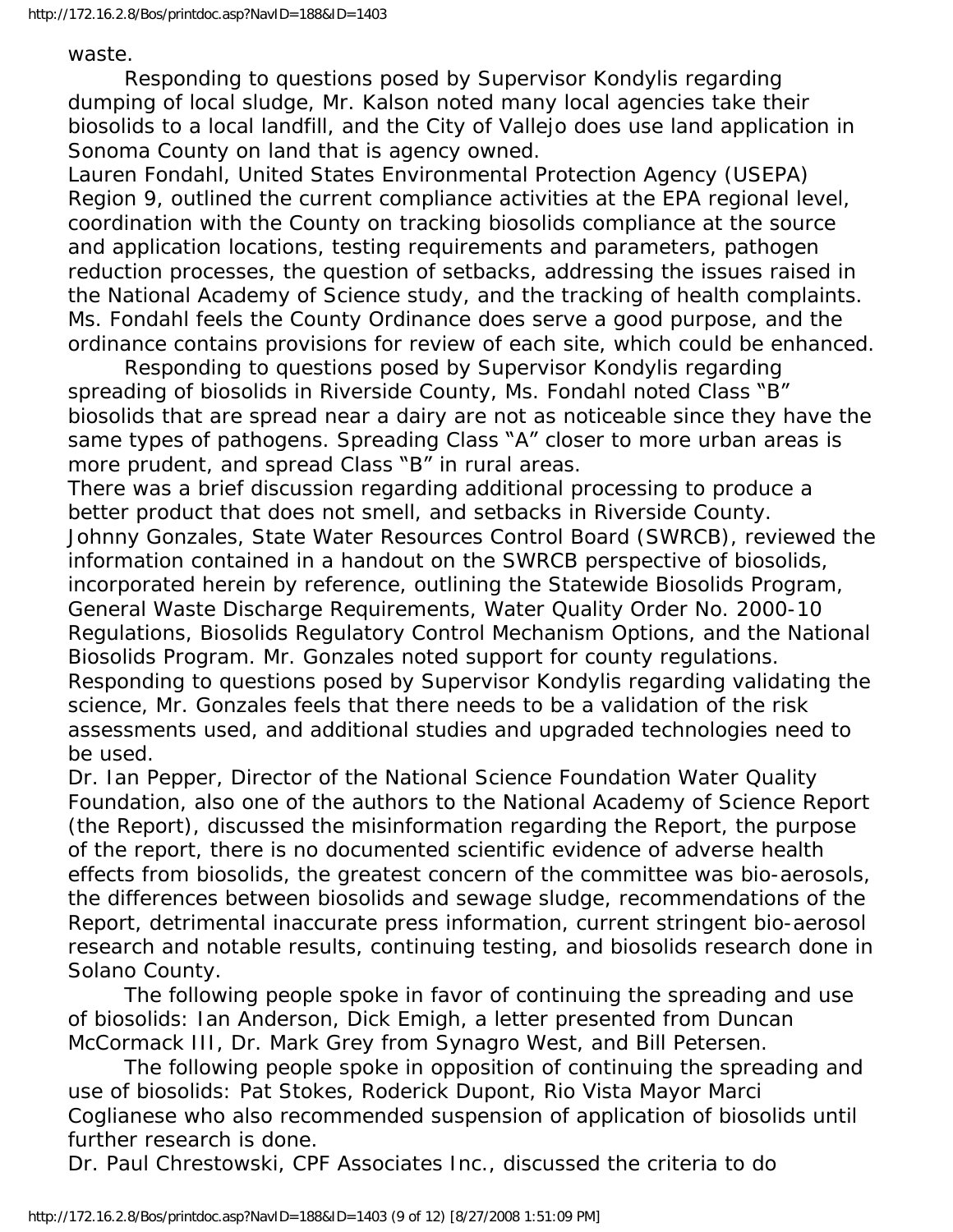epidemeology studies, and the ever present soil born bacteria.

Responding to questions posed by Supervisor Thomson relative to investigating necropsy reports, Dr. Chrestowski encourages working with veterinarians and veterinarian schools to conduct investigations.

 Ron Matheson, Vallejo Sanitation and Flood Control District (VSFCD), explained the district operation of the land application of biosolids over the last 24 years on 1,500 acres of district owned property.

 Responding to questions posed by Supervisor Kondylis regarding why communities treat to level A or B, Mr. Matheson noted Class "A" is typically more expensive to produce, and Class "B" is the minimum level allowed by the EPA. Communities' decision on which level of processing the sludge is generally based on where the product is going to be disposed of. Mr. Matheson noted the benefits to the farmers using biosolids, and the cost savings to sanitation districts.

Additional speakers in opposition to continued application of biosolids: Albert Medvitz who also presented two studies refuting information presented in the Report and the absence of science, Robert West, Fred Kogler, Julie Kelly, Dr. Chloe Boeltcher, Jonathan Wisnom, Robert Cattey, George Durbala, Alan Kernoff, and Leila Mazo.

Additional Speakers in favor of continuing the use of biosolids: Richard Hamilton.

Dan Foster, Synagro, discussed the groundwater monitoring being done in the areas were biosolids are being spread, and that no effects have not been detected to the groundwater.

There was a brief discussion related to the ecological assessment article and the Report.

Chairman Carroll noted the many stresses on the people in the Rio Vista area, and the medical effects due to stress, and feels that as long as the questions are there, the County should not continue to allow the spreading of biosolids until the answers to those questions are available.

Dr. Pepper noted the need for more scientific study and data to judge these issues.

Supervisor Kondylis noted uncertainty with the use of biosolids, feels people should not have to live with the stench of the biosolids, some EPA standards are set of reasons other than health and safety, the report from Mayor Conglinese of Rio Vista outlined the lack of information on populations exposure to biosolids, updated studies need to be done, applications should be 3 to 6 miles away from populated urban type areas, putting a moratorium on until more information is available, and bring this back for a review of the ordinance.

Supervisor Thomson noted he is not convinced biosolids are safe, there is conflicting opinions, he does support for agriculture, the need to have safe agriculture, and feels applications should be allowed through this season that closes October 15, 2002. Supervisor Thomson suggested putting a one year moratorium on spreading the biosolids and allowing Synagro and others who feel it is so safe an opportunity to prove in fact biosolids are safe. At the conclusion of the year hopefully the information will be available for the Board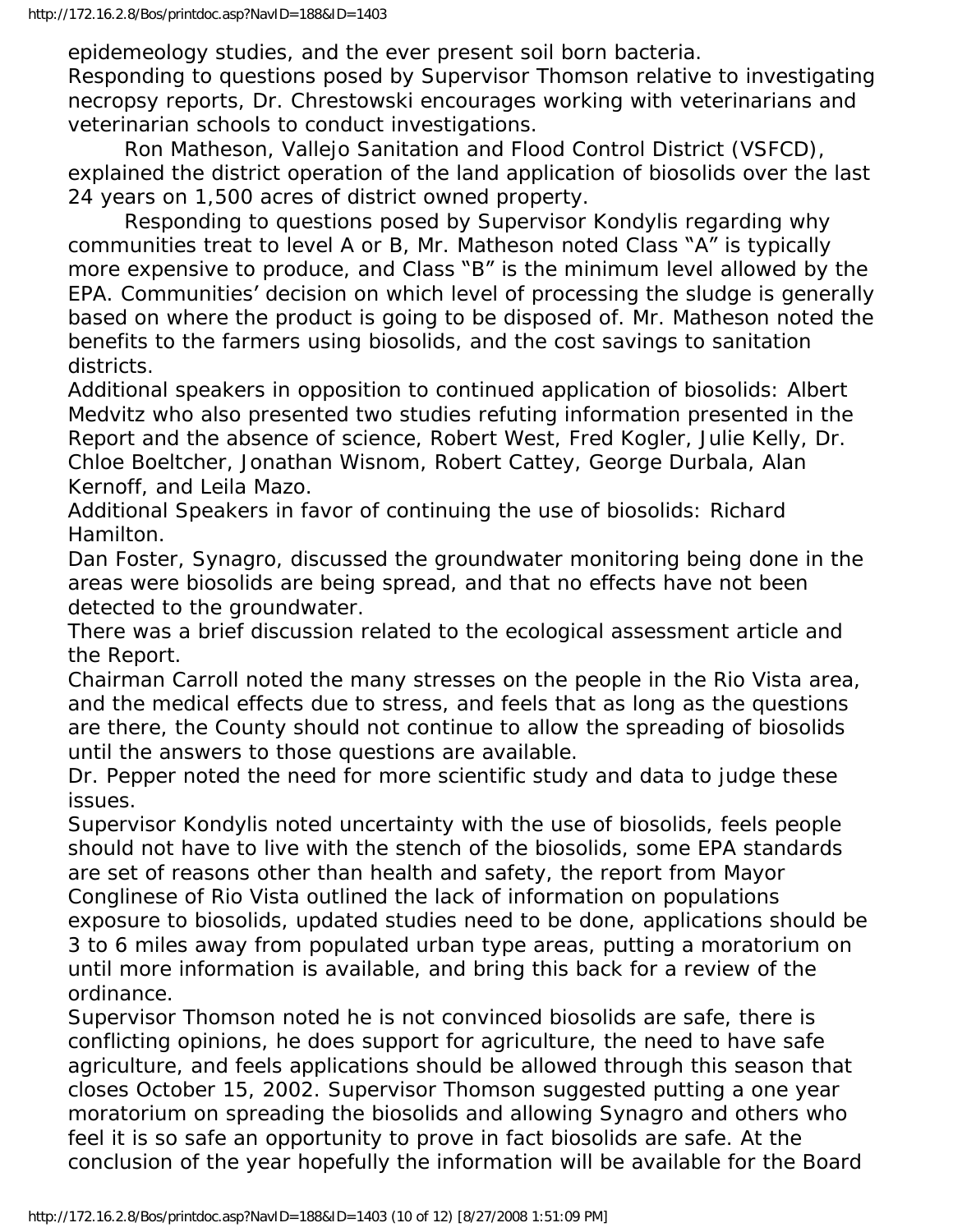to make a reasonable informed decision on this issue.

Supervisor Kromm feels Class "A" biosolids are safe, that only the Class "B" biosolids should be banned.

County Administrator Michael Johnson requested clarification if the intention is to direct staff to prepare a report to be agendized for formal action. The report could be brought back with the moratorium for next year.

Supervisor Silva discussed waste, recycling, voiced concern with allegations that people have died from biosolids and would like the County Health Officer to investigate, and requested anyone with documentation relating to flesh eating diseases to bring it to the Health Officer.

Supervisor Kondylis feels that while the moratorium is in place something has to be done about odors even if the biosolids are found to be safe.

On motion of Supervisor Thomson and seconded by Chairman Carroll, the Board acted to direct staff to prepare the language for Board approval that will allow this season of spreading to be completed, to institute a moratorium on the spreading Class "B" biosolids for one year, and requesting Synagro and benefiting parties within the next year to provide factual data that biosolids are safe. So ordered by a vote of 5-0.

(Item 26A) SCOTT D. GARRISON APPOINTED TO THE SOLANO COUNTY PARK AND RECREATION COMMISSION

On motion of Supervisor Silva and seconded by Supervisor Thomson, the Board acted to appoint Scott D. Garrison to the Solano County Park and Recreation Commission for an indefinite term. So ordered by a vote of 5-0.

(Item 26B) APPLICATION FOR MEMBERSHIP OF ROBIN GRAFFAM TO THE CHILDREN'S NETWORK COUNCIL ACCEPTED

On motion of Supervisor Silva and seconded by Supervisor Thomson, the Board acted accept the application for membership of Robin Graffam to the Children's Network Council. So ordered by a vote of 5-0.

(Item 26C) APPOINTMENTS OF MR. FADI HALABI, MR. JAYE THOMPSON, AND MR. ARMOND PHILLIPS ON THE WORKFORCE INVESTMENT BOARD OF SOLANO COUNTY, RATIFIED

On motion of Supervisor Silva and seconded by Supervisor Thomson, the Board acted to Ratify the appointments of Mr. Fadi Halabi, Mr. Jaye Thompson, and Mr. Armond Phillips as representatives on the Workforce Investment Board of Solano County. So ordered by a vote of 5-0.

ADJOURN - This meeting of the Board of Supervisors adjourned in memory of Lena Emigh, Eddie Muzzio IV, Karly Muzzio, Daniel Robeski, Fred Faucett, and Betty Wright at 6:20 p.m.

\_\_\_\_\_\_\_\_\_\_\_\_\_\_\_\_\_\_\_\_\_\_\_\_\_\_\_\_\_\_\_\_\_\_